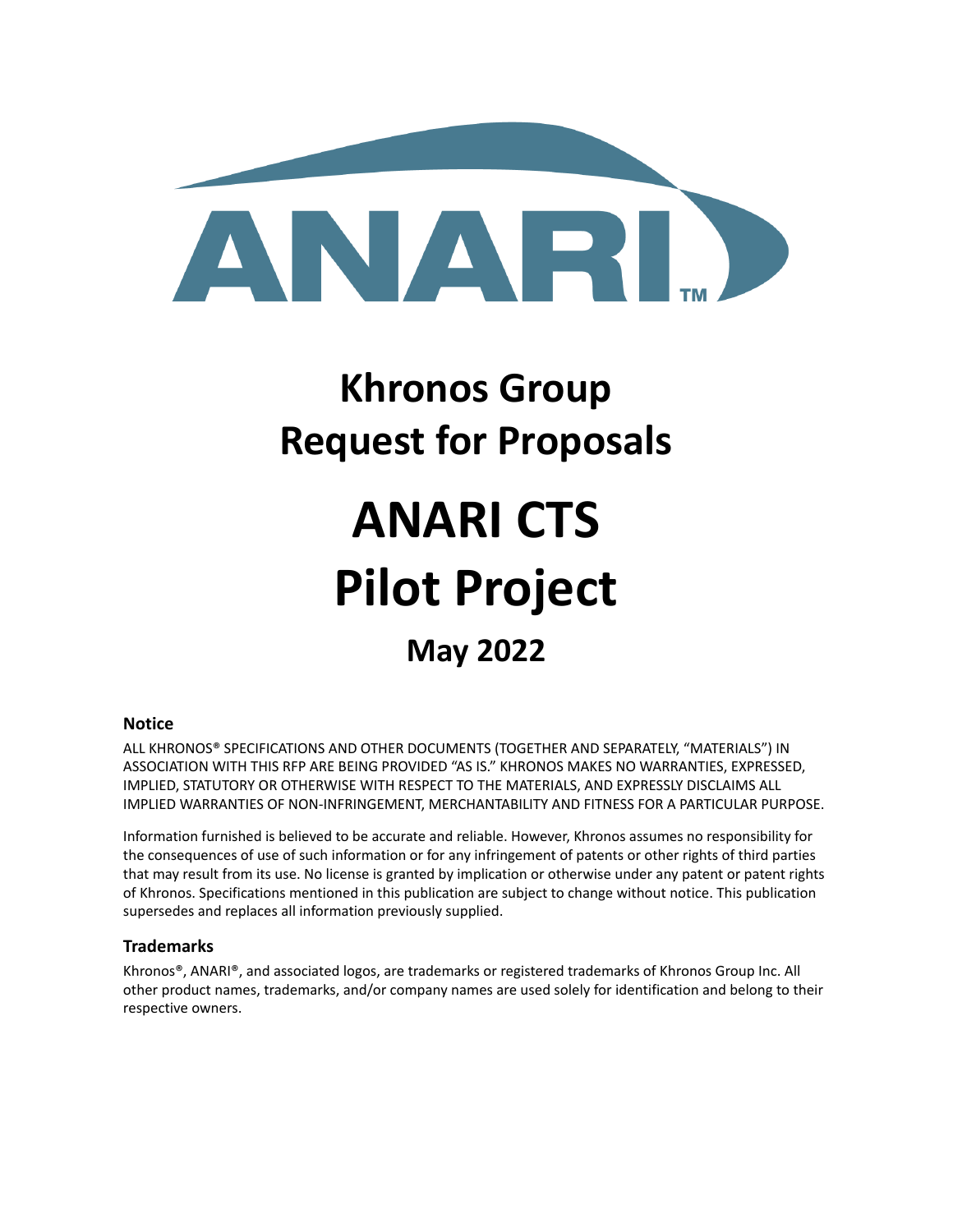## **1. Background**

The ANARI Working group was established in 2020 to create an open, royalty-free API standard for interfacing applications to existing rendering engines via a portable C API. In late 2021, the provisional 1.0 specification<sup>[1]</sup> was ratified and released to the public.

This is a pilot project to investigate and complete the design of the ANARI 1.0 Conformance Test Suite (CTS), estimate the effort needed and create a full project plan to implement that design. The project work estimate and plan will inform the funding of a follow-on project to implement the full ANARI 1.0 CTS.

## **2. Methodology**

Khronos has a fixed budget for this project, with payment due on project completion.

This RFP is being circulated to all Khronos members, and any interested company is welcome to respond.

Khronos will establish a project email list and Slack channel for communications regarding this project that any interested Khronos member may join. A short weekly status and progress report should be prepared for the weekly ANARI working group meetings.

All code development shall take place within the Khronos public ANARI SDK on GitHub.

## **3. Scope**

The overall goal of the ANARI CTS is to maximally cover observable behavior from an ANARI device implementation, which are split between visual and non-visual behaviors. The ANARI CTS is expected to be a tool that implements each of the following, using an arbitrary ANARI device determined at runtime:

- 1. Render a fixed set of images from a collection of test scenes
- 2. Compare images from two different devices rendering the same set of test scenes
- 3. Verification of object/parameter info metadata
- 4. Verification of known object properties
- 5. List core extensions implemented by a device
- 6. Aggregated test result reports

The remainder of this section will describe desirable details of each item of the above list.

#### **3.1 Render a set of known test scenes**

The ANARI CTS needs a command-line application that can render one or more test scenes that are arranged in a hierarchy for logical grouping. This task itemizes into two parts:

- Defining and constructing test scenes
- Running tests and reporting images/outcomes

Test scenes should favor procedural generation in order to minimize the need for scenes stored on the filesystem. While not a hard requirement, it is suggested that scene generation be done in a scripting language (e.g. Python) bound to the ANARI API to make test scene definitions external to a deployed ANARI SDK.

The work outlined in this document only covers the establishment of such a test scene system: the ANARI Working Group is responsible for defining the complete set of scenes that represent conformance of the ANARI API. Work to generate a comprehensive list of tests may come in a future RFP.

The executable which uses the API to render the test scenes ought to both create an output image file and output file of messages reported by the device. The severity level of outputs captured ought to be configurable at runtime.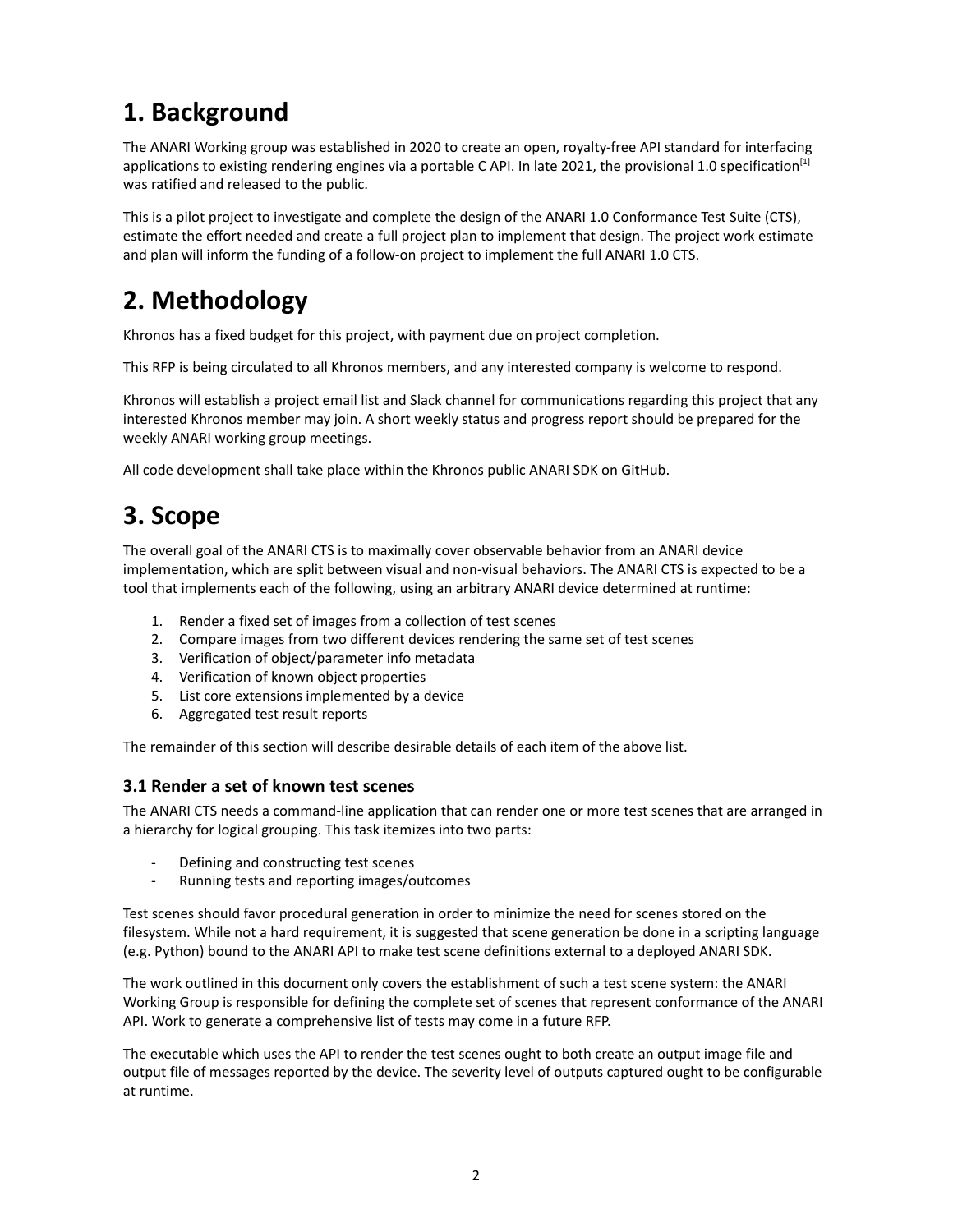#### **3.2 Image comparison "smoke tests"**

The ANARI CTS must implement a tool to take two sets of images from the tool listed in 3.1, and generate output image diffs with corresponding text statistics about the differences found. This tool is intended to be used as the core component in determining conformance of tests according to WG accepted ground truth images.

Ground truth image comparisons for judging conformance are only for tests that are considered "objective". Given that the ANARI API *intentionally permits* diverse interpretations of shading, conformance tests should only detect the existence of some features in an image. Some features (lighting, materials, etc.) will only be qualitatively tested outside the CTS.

An example of an objective test would be to conservatively detect if a triangle is correctly visible in the final image (i.e. not the background color), using any or all of the different indexing modes for triangle geometry. How such a triangle is shaded would not be relevant to the outcome of the test.

#### **3.3 Verification of object/parameter info metadata**

The ANARI API provides functions which enable applications to query which object subtypes are available to create, as well as associated parameter metadata of understood parameters. The ANARI CTS must implement a tool which queries all known objects and parameters from core features and core extensions found in the specification.

#### **3.4 Verification of known object properties**

The ANARI API provides functions which enable applications to query values from instantiated objects. The ANARI CTS must implement a tool which creates objects in such a fashion that it can validly query properties and verify their correct value. This tool may need to draw from the library of test scenes used to feed the tool outlined in 3.1.

#### **3.5 List core extensions implemented by a device**

The ANARI specification lists extensions with known interfaces, called *core extensions*. The ANARI CTS must implement a tool which instantiates a device and outputs a table of whether the device implements each extension found in the ANARI specification.

#### **3.6 Aggregated test results**

The ANARI CTS must be able to orchestrate the execution of all previously listed tools and consolidate their results into a single, portably viewable report (e.g. HTML, PDF).

### **4. Deliverables**

The following deliverables are in priority order.

#### **4.1. ANARI 1.0 CTS Design Document**

A design document outlining the design of the ANARI CTS framework changes in Scope needed to accommodate ANARI 1.0 testing.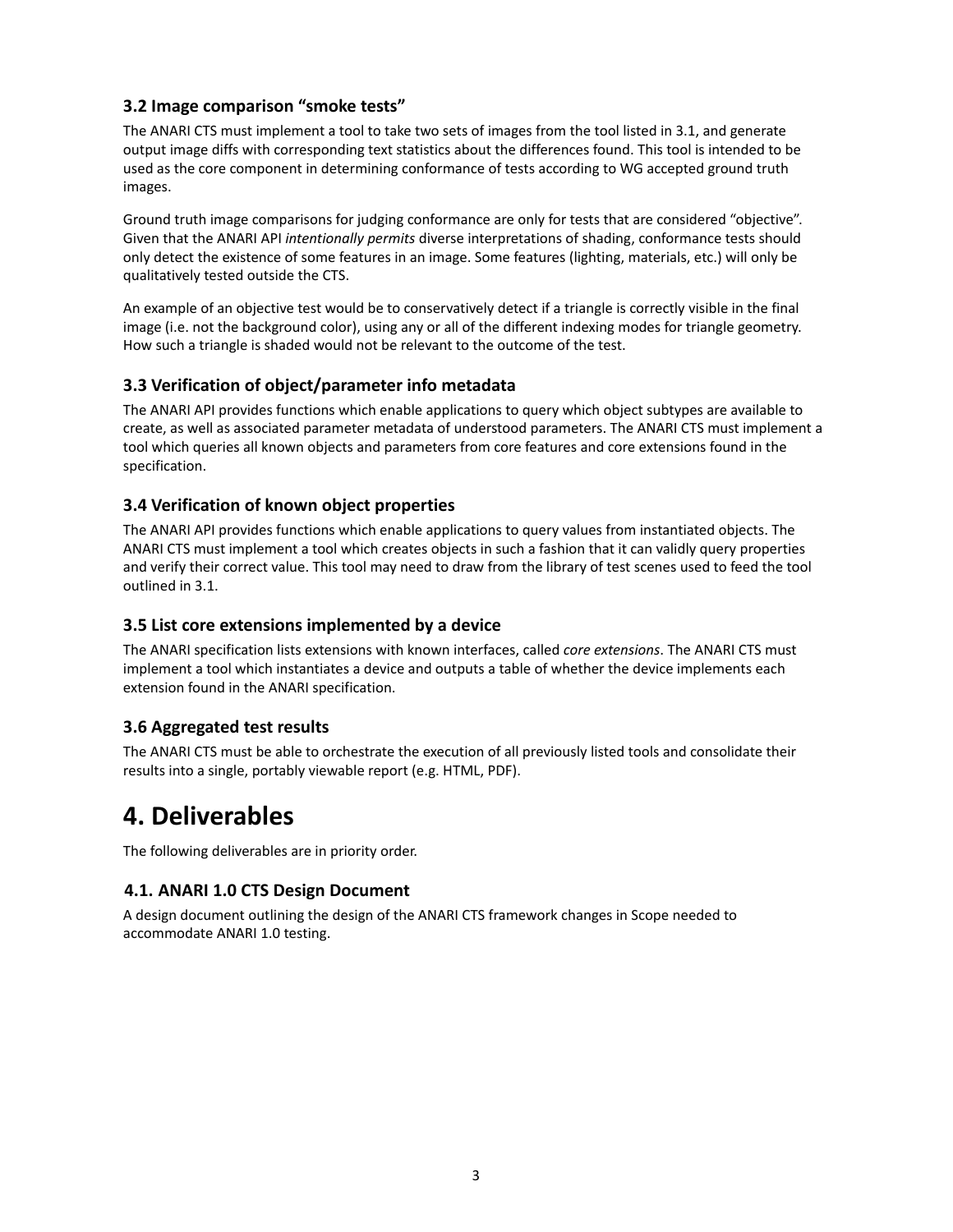**Acceptance Criteria:** signoff after discussions with the ANARI Working Group that the design is feasible and practical.

#### **4.2. Full Project Work Estimate and Plan**

An estimate of the amount of effort required to implement the above design and a full project plan for completion by May 27th, 2022.

**Acceptance Criteria:** signoff after discussions with the ANARI Working Group that the project work estimate and plan is feasible and practical.

#### **4.3. Initial CTS framework, Platform and Test Updates**

If there is budgeted effort remaining after completing the above deliverables, work should start on implementing the full project plan with agreement from the Working Group.

## **5. Schedule and Budget**

Khronos has a budget of \$20k USD for this project and expects work to be complete within two months of project initiation, with payment due on completion and acceptance.

## **6. Selection Process**

Khronos shall designate a Khronos RFP Manager and will use an RFP email list (anari rfp@lists.khronos.org) that can be used to contact the RFP Manager and all other members involved in the bid selection process. No member making a bid shall be on the RFP list. Any company considering making a bid in response to the RFP should notify the RFP list as soon as possible. Any potential bidder may request additional information and submit questions directly to the RFP manager or on the RFP email list. Any additional Khronos information and RFP clarifications will be distributed equally to all potential bidders.

All bidders should provide the following information in the format of their choice:

- Proposed schedule, assuming work starts in June 2022.
- Confirmation that if your bid is accepted, you are willing to work under the terms of the Khronos Contractor Agreement<sup>[2]</sup>.
- Any issues or risk factors that they wish to highlight.
- Supporting materials, including background materials about their company, highlighting experience and expertise relevant to this project.

RFP responses are requested by **5PM PT on Friday, May 27th, 2022** and should be sent to the RFP list. Bidders may update their bid as they wish before the submission deadline. In exceptional circumstances a requested submission deadline extension may be issued to all bidders at Khronos' discretion.

Khronos will evaluate all bids and select the winning bid based on timescales, and relevant experience and expertise.

Khronos expects to announce the selected bid one week after the submission deadline and will immediately notify all bidders and enter into contract negotiations with the selected bidder to finalize deliverables and payment schedule. Khronos will immediately notify all other bidders once contract negotiations are complete. In the case contractual agreement cannot be reached, Khronos may select an alternative bidder and re-enter negotiations.

Work can start immediately when the contract is negotiated and executed by both parties.